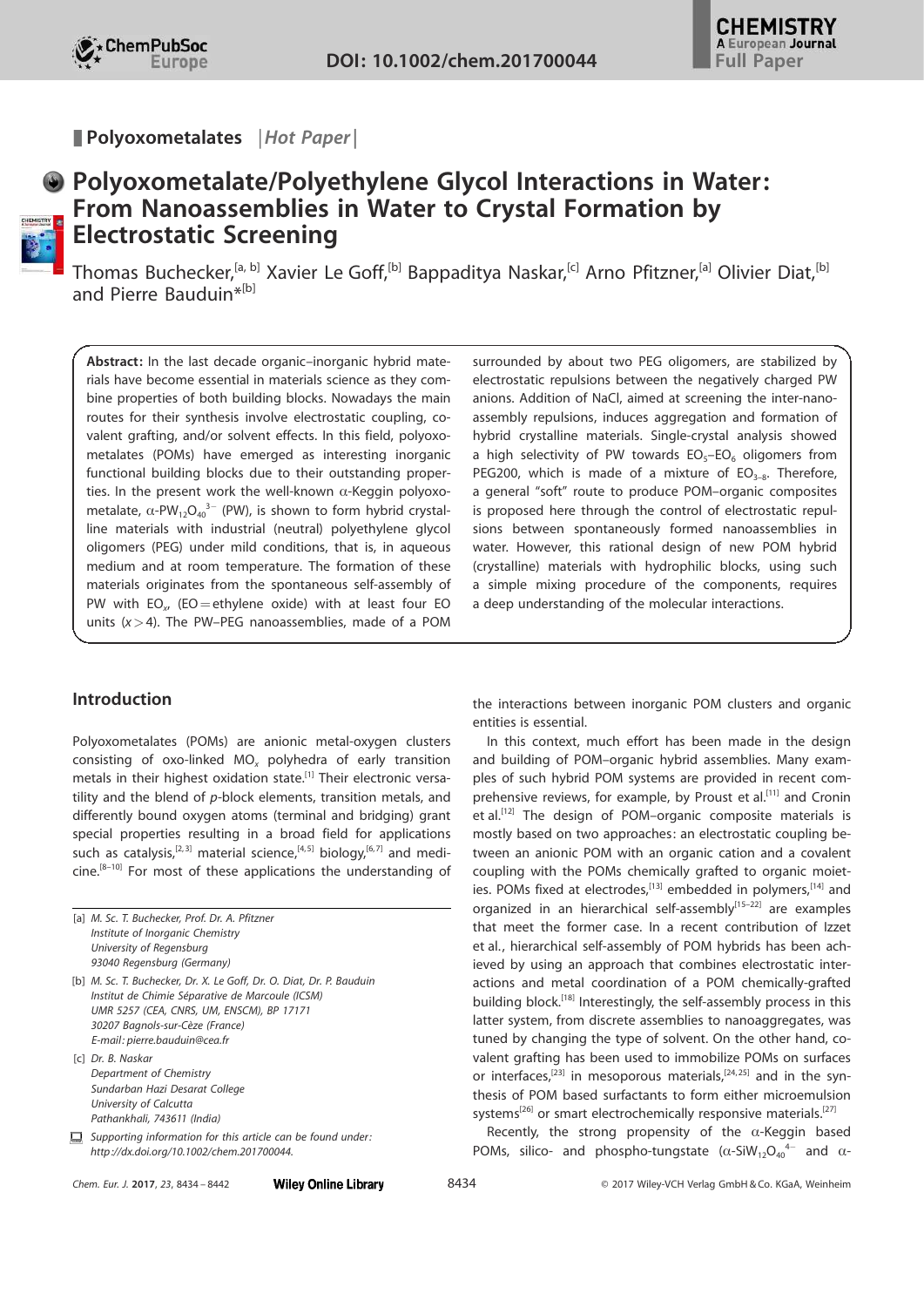

 $PW_{12}O_{40}^{3-}$ ), to adsorb on neutral soft interfaces covered with polar organic moieties, such as sugar and ethylene oxide (EO) groups, was highlighted.<sup>[28]</sup> POMs were indeed shown to adsorb at the micellar surface of, for example, tetraethyleneglycol mono-octyl ether ( $C_8$ EO<sub>4</sub>) and octyl beta-glucoside ( $C_8G_1$ ), without disrupting the micellar assembly. It was also shown that the adsorption of POMs is not restricted to the micellewater interface but it also takes place at the water-air surface covered by these two surfactants. These findings give an opportunity for the formation of hybrid POM materials by another approach that is based on neither pure electrostatic or covalent grafting but that takes advantages of weak intermolecular forces between POMs and polar organic functional groups in aqueous solution.

Consequently, the aim of this work was: (i) to study more specifically the POM–(poly-)ethylene glycol (PEG) supramolecular interactions previously observed at the micelle-water and water-air interface and (ii) to investigate the potential of using POM–PEG interactions to build up highly ordered hybrid POMbased materials. This work is restricted to the investigation of weak interactions, that is, neither electrostatic nor covalent bonds, acting between POM and polar organic functional groups. These interactions were probed in the most green solvent, that is, water, without using the polar organic solvents classically used in POM chemistry, such as acetonitrile or DMSO.

The strategy applied here was to simplify the chemical systems by investigating the interactions in water between the POM,  $\alpha$ -PW<sub>12</sub>O<sub>40</sub><sup>3-</sup> (PW, see Figure 1 a), and the polar head of PEG based non-ionic surfactants, that is, simple oligomeric PEG chains (Figure 1 b and c). Therefore, only the POM–PEG interactions without surface effects were probed in the present contribution. POMs and PEG chains are not expected to interact in



Figure 1. Optimized structures of (a)  $\alpha$ -H<sub>3</sub>PW<sub>12</sub>O<sub>40</sub> (PW), (b) the EO<sub>x</sub> oligomer repeating unit, and (c) the main component in PEG200, that is, EO<sub>4</sub>. PW–EO<sub>x</sub> interactions were investigated as a function of its ratio, EO*<sup>x</sup>* chain length and EO*<sup>x</sup>* concentration. Polydisperse PEG chemicals (PEG200, PEG300, PEG400, and PEG20000) were used to cover a broad range of EO*<sup>x</sup>* oligomer chain lengths.

water as they are anionic and electrically neutral, respectively, and also as they are both highly hydrophilic/water-soluble.

PEGs have an outstanding importance in medicine as well as in chemistry, biology, and industry due to their low price and high biocompatibility.<sup>[29, 30]</sup> They are widely applied in product and drug formulations, chemical reactions, and in advanced functional materials.[31–34] Hence, composite materials of POM and EO*<sup>x</sup>* oligomers may become important as the combination of both the catalytic performance of POMs and above mentioned benefits of PEG could lead to advantageous materials with superior performances. Therefore, lots of work has already been performed on this subject.<sup>[35-39]</sup> In 1989, Neumann et al. observed an elevated catalytic activity of POMs in the presence of PEG.<sup>[39]</sup> In materials science, layered PEG-POM structures consisting of PEG chains covalently grafted to a POM, have been constructed.<sup>[36,37]</sup> Only recently, non-covalently bound POM–PEG composites were produced through a hydrothermal route and characterized as intermediate temperature proton conductors.[38]

In the present work, PEG–PW interactions were probed in water at room temperature and at low concentrations (< 100 mm), much below the solubility limits of the components, by varying the chain length of PEG for a series of compounds from pure  $EO_1$  to  $EO_4$ . Longer  $EO_x$  were tested as well but as they are difficult to obtain with a pure grade, industrial mixtures were used: PEG200 (equivalent in average to  $EO_4$ ), PEG300 ( $\approx$  EO<sub>6</sub>), PEG400 ( $\approx$  EO<sub>8</sub>), and PEG20000 ( $\approx$  EO<sub>400</sub>). Industrial grade PEG*<sup>x</sup>* show dispersity in their chain lengths, that is, in their number of EO units. PEG200 for example covers a range  $EO_x$  from  $x=3$  to 8 with a majority (around 90%) being  $EO_4$ ,  $EO_5$ , and  $EO_6$ , as analyzed by mass spectroscopy (see Supporting Information).

PW–EO*<sup>x</sup>* interactions were studied by combining several techniques with different focus. Small angle X-ray scattering (SAXS) experiments were performed as a function of POM/EO*<sup>x</sup>* ratios to obtain information on electron density inhomogeneity coming mainly from the POM and the surrounding medium composed of water and EO*<sup>x</sup>* . Small angle neutron scattering (SANS) measurements were performed in deuterated water in order to gain structural and supramolecular information on the hydrogenated EO<sub>x</sub> oligomers. Furthermore, <sup>1</sup>H-NMR was used to yield information at a molecular level on the chemical environment of the hydrogen atoms of EO*<sup>x</sup>* in the presence of POM.

Since from a previous investigation the addition of excess salt is known to screen electrostatic interactions between negatively charged POM anions,<sup>[28]</sup> the impact of salt addition on the EO*x*–POM mixtures was also investigated. The formation of a solid phase and the formation of crystals consisting of EO*x*– PW composites were investigated by SAXS as well as by single-crystal XRD. An attempt was made here to correlate interactions taking place between POM and EO*<sup>x</sup>* in aqueous solution with the highly ordered structure obtained in the solid state.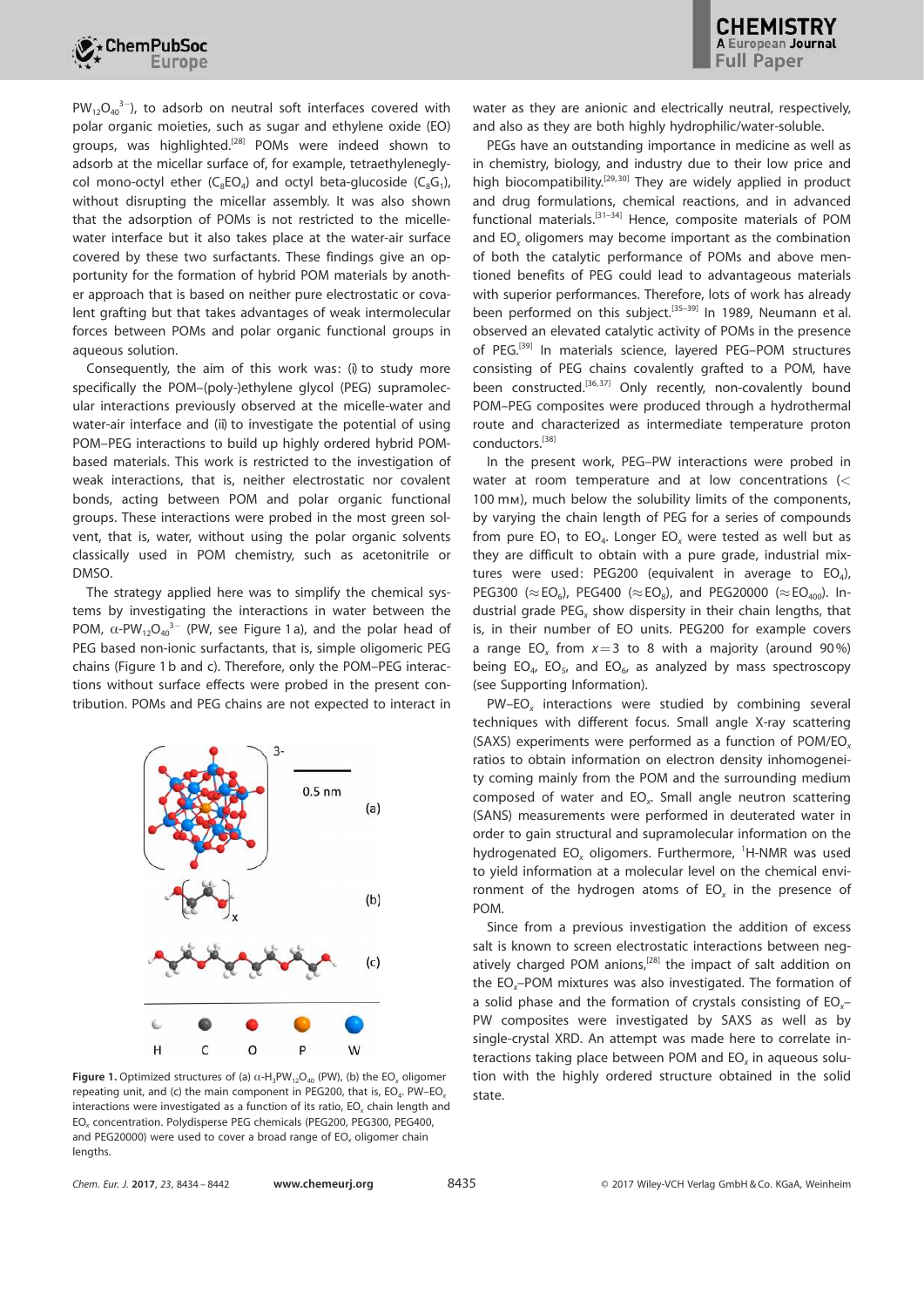

# Results and Discussion

A concentration of 50 mm  $EO_1$ -EO<sub>4</sub> and PEG (200, 300, 400, 20000) in an aqueous media of HPW, the acidic form of PW, provides clear isotropic solutions at any proportions without the formation of any precipitate visible at the macroscopic level.

## PW–EO<sub>x</sub> nanoassemblies by small angle X-ray scattering (SAXS)

The SAXS spectra of 25 mm PW in pure water and in the presence of 50 and 100 mm PEG200 are depicted in Figure 2 a. All spectra overlap in the high  $q$ -regime  $(q>5 \text{ nm}^{-1})$  where the scattered intensity comes mainly from the POM, that is, its form factor and its concentration. At low *q* values (*q*<  $0.5$  nm $^{-1}$ ) where inter-molecular/sub-molecular distances are concerned, all spectra show a decreased intensity indicating strong repulsive interactions between negatively charged POMs.[28] The spectra of PEG–PW show excess scattering in the low  $q$ -range  $(q<4 \text{ nm}^{-1})$  compared to the pure PW spectrum. The excess scattering increases and shows a maximum value that is shifting to lower *q* values, that is, larger distances, with increasing PEG200 concentration. These two last features observed in the spectra by adding PEG200 can be attributed to an excess of electron density (compared to water) around the POM and to the formation of a structure larger than the POM alone ( $\approx$ 1 nm in size), respectively. Therefore, the SAXS spectra can be interpreted by the formation of POM–PEG self-assemblies, with the POM decorated by PEG oligomers, which have an electron density higher than the one of water.

The SAXS spectra for such nanoassembled structures were simulated and compared to the experimental spectra. PW– (EO<sup>4</sup> )*<sup>x</sup>* nanoassemblies with different molecular arrangements and *x* values were designed in silico and their SAXS spectra were calculated from their spatial atomic positions by using the CRYSOL software.<sup>[40]</sup> Snapshots of the different molecular arrangements, the simulated curves, and the details of the procedure to produce the simulated spectra are given in the Supporting Information. The simulated spectra for PW and for PW– EO<sub>4</sub> nanoassemblies with 1:2 and 1:4 ratios, that is, PW-2(EO<sub>4</sub>) and PW-4(EO<sub>4</sub>), (see solid lines in Figure 2) have shapes similar to the experimental spectra obtained for PW–PEG200 at different PEG concentrations. Both the shift to lower *q* values and the increase in the excess scattered intensity is reproduced in the simulations. The consistency between the experimental and simulated spectra suggests that PEG oligomers bind with PW in water and that PWs are getting more and more surrounded by PEG oligomers with increasing PEG/PW ratio.

In a previous investigation, Keggin POMs were found to adsorb on the surface of micelles of non-ionic PEG/sugar based surfactants.[28] In order to ensure that such a structure, formed by PEG(s) surrounded by POMs, does not form in PEG/ PW mixtures, simulations of PW–PEG*<sup>x</sup>* nanoassemblies made of a core of many PEG*<sup>x</sup>* oligomer(s) surrounded with PWs, were investigated (see Figure S1 in Supporting Information). Such hypothetical molecular arrangements give SAXS spectra with a strong oscillation in the mid  $q$ -range, at around 2 nm<sup>-1</sup>, originating from strong POM–POM repulsions. Such an oscillation was never observed in the experimental spectra confirming that PW–PEG assemblies consist of single POMs decorated with PEG oligomers.

In order to get a deeper understanding of PW–PEG interactions in water,  $EO<sub>1</sub> - EO<sub>4</sub>$  and  $PEG300/PEG400/PEG20000$  were also investigated by SAXS in the presence of PW (see Figure S2 in Supporting Information). Scattering spectra of  $EO_{1}-EO_{4}/PW$ mixtures overlap the spectrum of pure PW in water over the whole *q*-range, suggesting that no assembly is formed. The spectra of PEG300/PEG400/PEG20000–PW clearly show excess scattering in the low  $q$ -range ( $q < 4$  nm<sup>-1</sup>) compared to the PW spectrum; the same holds for PEG200. By increasing the length of PEG, the excess scattering and the maximum in the scattered intensity, respectively, become more pronounced and are shifted to lower *q* values. Considering that electrostatic repul-



Figure 2. The interaction of EO<sub>x</sub>/PEG-POM monitored on a molecular level. (a) SAXS spectra of 0 mm (red), 50 mm (blue), and 100 mm PEG200 (black) in the presence of 25 mm PW. The scattering pattern of PEG200 in water is not shown as c(PEG200) <100 mm does not produce a detectable signal compared to the spectrum of pure water. Theoretical simulations (solid lines) of SAXS spectra for hypothetical molecular arrangements of PW–PEG assemblies: PW alone (red), PW with two EO<sub>4</sub> oligomers in fully extended conformation, PW–2(EO<sub>4</sub>), (blue), and PW with four EO<sub>4</sub> oligomers, PW–4(EO<sub>4</sub>), in fully extended conformation (black). For the sake of clarity, the simulated spectra are shifted in intensity from the experimental spectra. (b) SANS spectra of 50 mm PEG200 as representative model for EO oligomers in the presence of 0, 12.5, and 25 mm PW.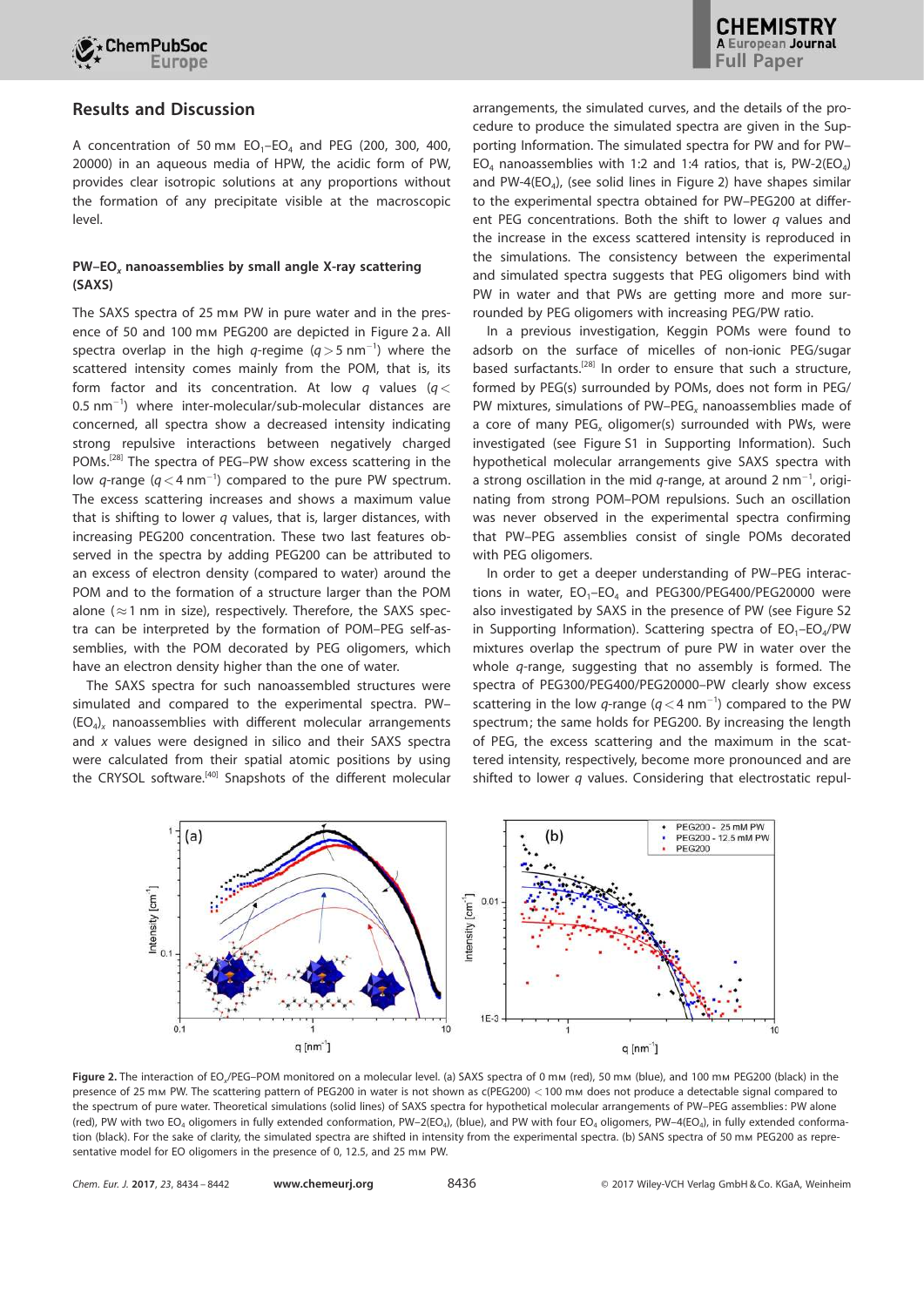

sions between the aggregates take place, the size of the PW– EO*<sup>x</sup>* assemblies cannot be estimated by applying a Guinier analysis. As a rough estimation, the intensity decrease in the *q*range  $1 \lt q \lt 3$  nm<sup>-1</sup> indicates that aggregates with an average radius from 0.6 to 1 nm are formed. Comparing these average radii to the hydrodynamic radii of pure PW in water, that is, 0.5 nm (see Figure S3), also confirms the presence of nanoassemblies of PW–PEG. Moreover, this scattering signal is shifted to smaller *q* values from PEG300 to PEG400 to PEG20000 indicating that larger nanoassemblies are formed with increasing EO*<sup>x</sup>* chain lengths. The comparison of the experimental and simulated spectra (see Figure S1), indicates that PEG300–PW and PEG400–PW assemblies produce similar scattering patterns to those of PW surrounded by 3 and 7  $EO<sub>4</sub>$  oligomers, respectively. Therefore, it can be concluded that the extent of excess scattering and the shift of the  $q_{\text{max}}$  values depend on the absolute number of EO*<sup>x</sup>* oligomers around PW. The change in the conformation of the  $EO<sub>4</sub>$  oligomer, from an extended to a Ushaped conformation, alters only slightly the simulated SAXS scattering pattern of EO*<sup>x</sup>* decorated PW assemblies. Therefore, no configurational information can be derived from SAXS.

From these scattering experiments we can deduce that the formation of PW–EO*<sup>x</sup>* assemblies is promoted and reinforced by longer EO<sub>x</sub> oligomers  $x > 4$  and that the size of these assemblies increases with the length of the EO*<sup>x</sup>* oligomer, once a critical EO*<sup>x</sup>* chain length is reached, that is, for *x*>4.

## PW-EO<sub>x</sub> nanoassemblies by small angle neutron scattering (SANS)

SAXS gives a first proof of the PW/EO*<sup>x</sup>* interactions taking place in water and leading to their self-assembly. The scattering contrast in SAXS originates here from inter and intra correlation of the POM which has a very high electron density due to the presence of tungsten atoms. In order to investigate further the PW–EO*<sup>x</sup>* self-assembly, SANS experiments were performed on PEG200/PW mixtures in  $D_2O$ . The advantage of performing SANS in the present system is that PW produces almost no contrast with  $D_2O$  and a constant scattered intensity is observed over the whole *q*-range. For the sake of clarity this spectrum is not shown in Figure 2 b. Therefore, only the hydrogenated PEG200 contributes to the coherent scattered intensity. Figure 2b shows the SANS spectra of PEG200 at 50 mm in D<sub>2</sub>O for different PW concentrations: 0, 12.5, and 25 mm, corresponding to PEG/PW molar ratios of 1/0, 4/1, and 2/1. The spectrum of 50 mm PEG200 shows the typical scattering of globular objects. Addition of PW leads to an increase in the forward scattering, *I(0)*, and to a slight shift of the scattering spectra towards lower *q*, which indicates the formation of larger scattering objects. However, the difference between the spectra at 12.5 and 25 mm remains weak.

A Guinier model,  $I(q) = I(0) exp^{(-q^2 R_g/3)}$ , was applied and showed an increase in the mean radii of gyration (*R*<sup>g</sup> ) of the aggregates from 0.5 (0 mm PW), 0.7 (12.5 mm PW) to 0.8 nm (25 mm PW), confirming the increasing size of the scattering object when adding PW. The estimation of the radius here is however questionable as inter-particles interactions take place, especially at 25 mm PW. The *I(0)* values were analyzed by assuming the scattering of isotopically distributed objects in Equation (1):

$$
I(0) = nV^2(\Delta \rho)^2 \tag{1}
$$

with *n* being the concentration of the scattering objects, *V* their volume, and  $\Delta\rho$  the scattering length density difference between  $D_2O$  and the scattering objects. By assuming that PEG200 oligomers only contribute to the scattered signal in SANS and that PEG200 is mostly composed of  $EO_4$ , then the forward scattered intensity can be rewritten as Equation (2):

$$
I(0) = [PEO_4]N_{agg}V_{EO_4}^2(|\rho_{D_2O} - \rho_{PEO_4}|)^2
$$
 (2)

with [EO<sub>4</sub>] the PEG200 concentration, N<sub>agg</sub> the number of EO<sub>4</sub> in EO<sub>x</sub>-PW assemblies,  $V_{\text{EO}_4}^2$  the molecular volume of EO<sub>4</sub>, and  $\rho$  the scattering length densities of D $_2$ O and EO $_4$ . The experimental spectra were fitted by adjusting only  $N_{\text{a}q}$  as the other parameters are known. The *Nagg* values obtained by this approach are 1.0, 2.0, and 2.2 for 0, 12.5, and 25 mm PW and correspond to averaged aggregation numbers with an error estimated to be at least 0.5 as inter-particle interactions take place. Only averaged  $N_{agg}$  values can be estimated as the PEG can be present in solution as a mixture of unassociated oligomers and PW associated oligomers (PW-EO<sub>4</sub>, PW-2(EO<sub>4</sub>), PW- $3(EO<sub>4</sub>)$  etc.). From the SANS results it can be concluded that PEG200 is in monomeric form, that is, non-aggregated at 50 mm in pure water and that addition of PW leads to PEG200 aggregation. By combining the SAXS/SANS results, it can be stated that PW–PEG200 nanoassemblies consist of a POM surrounded by an average of two PEG oligomers.

## Molecular interactions in the nanoassemblies probed by NMR

<sup>1</sup>H-NMR was performed to probe the change in the local environment of the PEG*<sup>x</sup>* oligomers caused by their adsorption on PW. Previous studies have shown that NMR is an efficient technique to probe molecular interactions of PEG with, for example, zeolites<sup>[41]</sup> or proteins.<sup>[42]</sup>

PEG200 was chosen as an EO*<sup>x</sup>* representative as SAXS and SANS experiments clearly showed the presence of PW–PEG200 nanoassemblies. Hence, <sup>1</sup>H-NMR spectra of 100 mm PEG200 solutions in D<sub>2</sub>O were collected for different PW concentrations (0, 20, 50, 100 mm) as shown in Figure 3. The spectrum for 0 mm PW depicts three resonance signals: a multiplet from 3.55 to 3.62 ppm, a multiplet from 3.65 to 3.70 ppm and a sharp singlet at 3.65 ppm (marked with \*). By considering  $EO_4$  ( $C_8O_5H_{18}$ ), the main component of PEG200, hydrogen atoms can be assigned by using Shoolery's rules for the NMR increment of  $-CH_{2}$ - groups.<sup>[43]</sup> The multiplet overlapping with the large singlet at 3.65 to 3.70 ppm is assigned to the  $-CH_{2}$ - $CH<sub>2</sub>$ -OH (brown). The large singlet is assigned to the magnetically equivalent inner -O- $CH_2$ - $CH_2$ -O- groups (blue)<sup>[41,44]</sup> and the multiplet from 3.55 to 3.62 ppm is assigned to the  $CH<sub>2</sub>$  groups connected to the terminal -CH<sub>2</sub>OH groups - $CH_2$ -CH<sub>2</sub>-OH (black).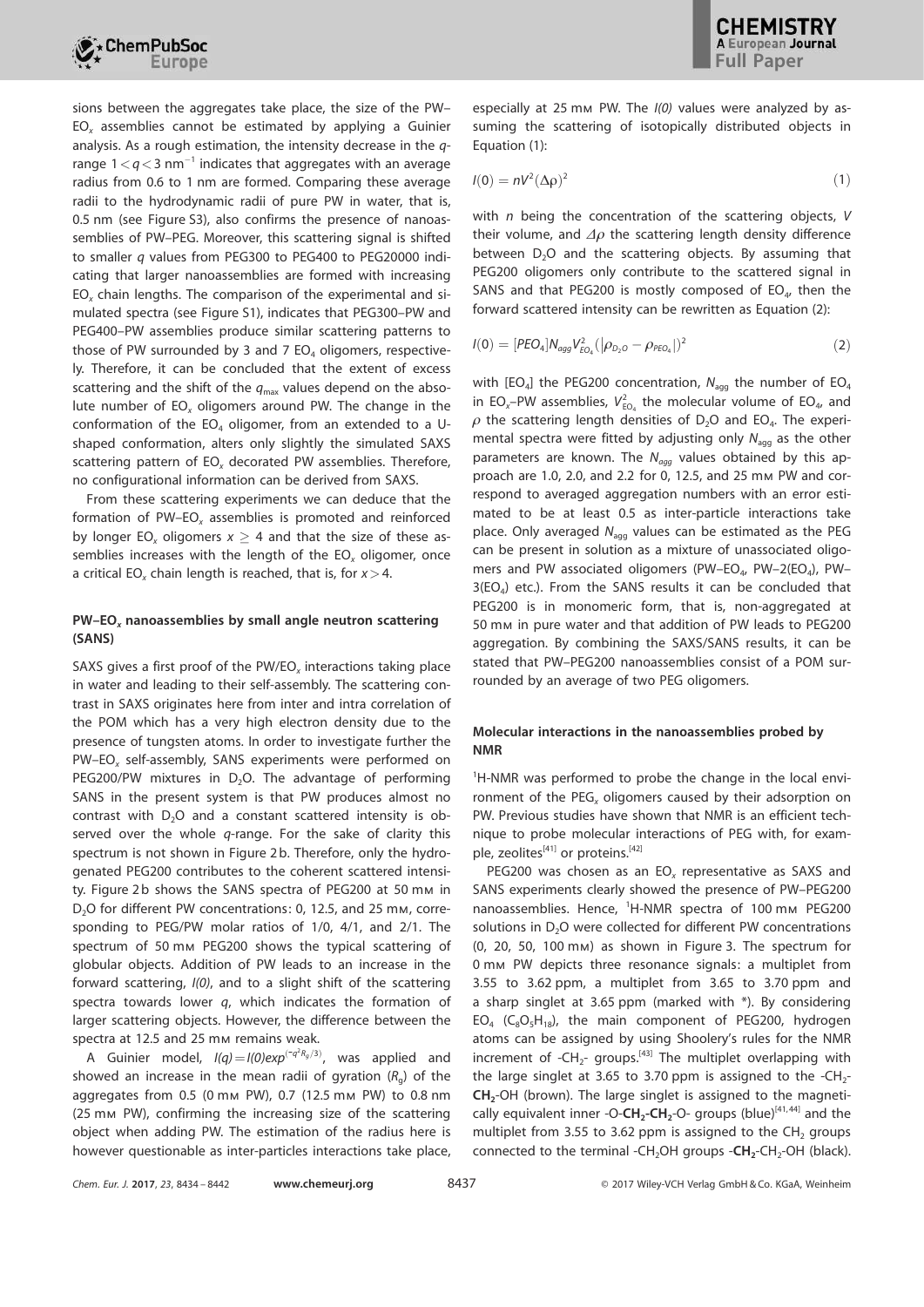

Figure 3. NMR resonance signals of 100 mm PEG200 in the presence of 0, 25, 50, and 100 mm PW (from top to bottom) and qualitative assignment of the protons of the main component of PEG200, that is,  $EO_{4}$ , to the resonance signals. The stars indicate the change in intensity of the resonance signal stemming from the inner protons (blue circles) and the emergence of a doublet of PEG200, which represents PEG200 adsorbed on PW.

The O-H protons of the terminal hydroxyl groups are not visible in this NMR setup due to their fast intermolecular exchange with the solvent.<sup>[45]</sup>

Addition of PW to PEG200 produces two main effects on the spectra: a shift of the large singlet to the deep-field and an intensity decrease of the singlet and the emergence of a doublet which increases in intensity with increasing PW concentration (marked with \*). This last trend as a function of PW concentration indicates that the singlet and the emerging doublet correspond, respectively, to the unassociated and associated form of the PEG in solution. Therefore, the progressive formation of the nanoassemblies by increasing PW concentration is monitored. For 100 mm PW the three signals are well separated and can therefore be integrated separately giving a hydrogen ratio of 8:4:4. A detailed integration of the multiplets is shown in Figure S4 (Supporting Information). The multiplet at 3.57 ppm can still be attributed to the terminal -CH<sub>2</sub>- groups (red) as it remains almost constant with increasing PW concentration. The multiplet initially at 3.67 ppm also remains almost constant. Only the singlet corresponding to the inner hydrogen atoms of  $EO<sub>4</sub>$  shifts to deep-field upon addition of PW. Therefore, NMR suggests that the hydrogen atoms of the two inner EO units strongly interact with PW whereas  $CH<sub>2</sub>$  groups in the two terminal EO moieties do not take part in the self-assembly between PW and EO*<sup>x</sup>* oligomers (Figure 4). Note that, for NMR experiments, higher PW concentrations were chosen compared to SAXS/SANS experiments in order to highlight the trend of the splitting and shifting of the resonance signals. Furthermore, additional NMR experiments on the pure  $EO<sub>4</sub>$  com-



Figure 4. Schematic representation of the PW–PEG nanoassemblies in aqueous solution. Scattering methods (SAXS, SANS) and NMR spectra revealed an accumulation of roughly two PEG oligomers in a loop shape configuration around one PW anion. The SAXS/SANS combination provides information on the structure of supramolecular assemblies, that is, a POM surrounded by PEG oligomers, and NMR spectroscopy informs on the special interaction of the inner -CH<sub>2</sub>-groups of PEG with PW supporting the loop shape model of PEG in PW–PEG nanoassemblies.

pound, that is, tetraethylene glycol, were performed to obtain further information on the adsorption process for shorter chain EO*<sup>x</sup>* oligomers (Figure S5). Indeed, a shift of an intense singlet to the deep-field was observed (as it was the case for PEG200). However, no splitting of the singlet and no changes in the relative intensities of the resonance signals were observed. Furthermore, the relative chemical shift,  $\delta$   $\Delta$ ppm, upon addition of PW, is smaller compared to the relative chemical shift of PEG200 upon PW addition. Therefore, it can be concluded that pure  $EO<sub>4</sub>$  also interacts with PW, but only at higher concentrations of PW in comparison to PEG200.

In order to prove that the shift of the singlet and the emergence of the doublet do not originate from a classical salt effect or from the acidic protons of PW, NMR spectra of PEG200 were collected in the presence of various salts and with similar acidity using HCl. These tests did not result in significant changes of the shape and the shift of the resonance peaks (Figure S6 and S7). Consequently, the changes observed in the <sup>1</sup>H-NMR spectra by increasing PW concentration can be attributed to the formation of PW–PEG*<sup>x</sup>* nanoassemblies in water. It should be noted that the NMR signal of PEG200 is interpreted as coming from its main component, that is,  $EO_4$ , because the integration of the three  $^1$ H-NMR signals gave the ratio 8/4/4 for H atoms of inner and outer EO moieties. This assumption is however validated by the average number of EO unit in PEG200 which is generally considered to be 4, as deduced from its average molar mass. The complexity of the NMR spectra showing many overlapping peaks may arise from the polydispersity of PEG200 which is composed of a mixture of EO*<sup>x</sup>* oligomers with *x* ranging from 3–8 as measured by electro-spray ionization-mass spectroscopy (see Figure S8). From the qualitative assignment of NMR resonance signals of the PEG200 compound, it can be concluded that PW interacts with EO*<sup>x</sup>* oligomers and that PW additionally interacts preferentially with the inner protons of the EO*<sup>x</sup>* oligomer, as shown in the sketch of the nanoassembly in Figure 4.

## From nanoassemblies in water to crystal formation by screening of electrostatic repulsions

In a previous study it was shown by SAXS that addition of salts, such as NaCl, to POM aqueous solutions leads to the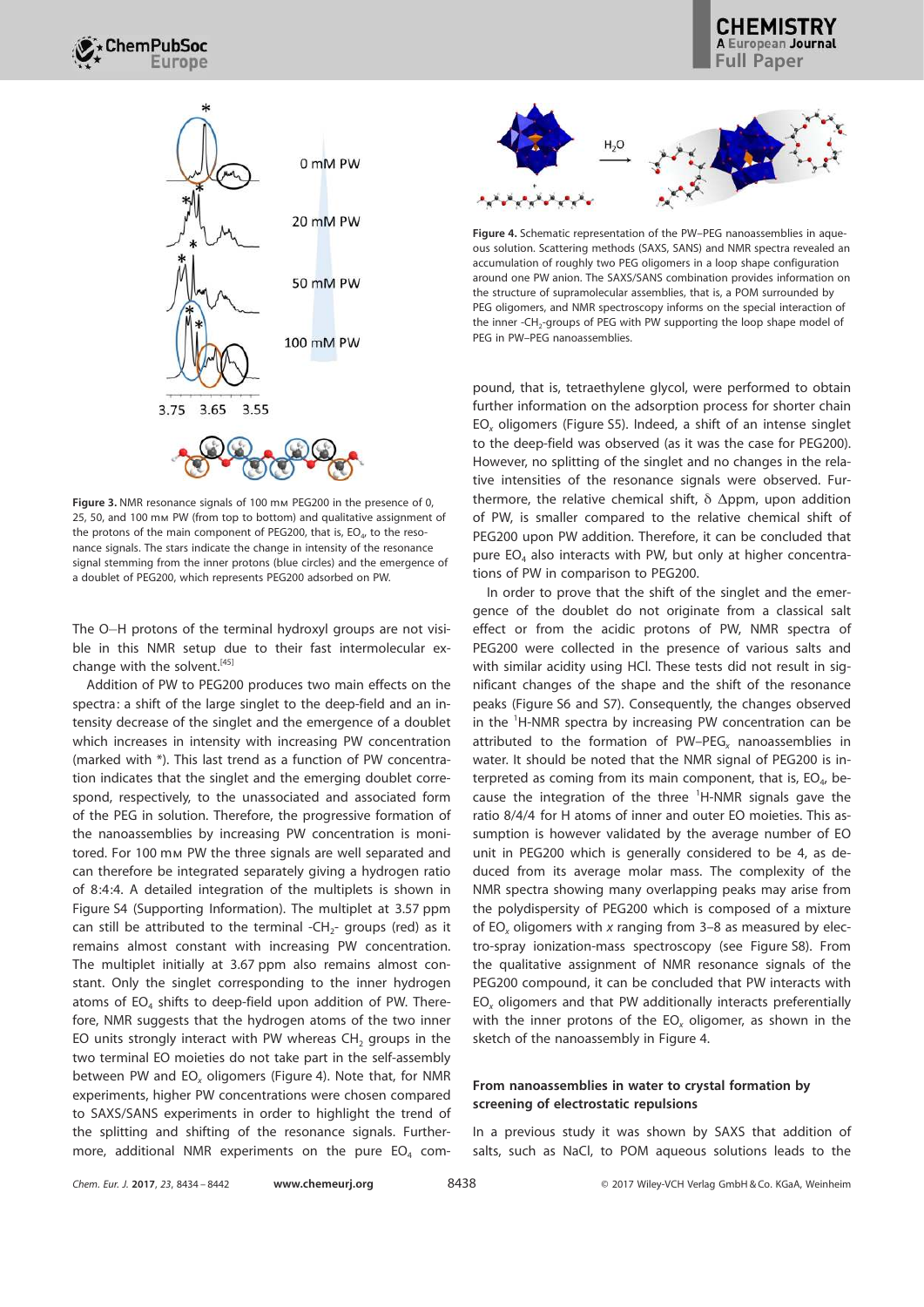

screening of electrostatic repulsions between the POM anions.[28] A salt induced screening effect was also previously observed between non-ionic micelles decorated by POMs.[28] In the following, the screening of electrostatic repulsions in the PW–(EO)<sub>x</sub> mixtures was investigated for a fixed PW concentration of 25 mm by adding 100 mm NaCl, which is sufficient to screen most of the electrostatic repulsions.

In the case of  $EO_1$ ,  $EO_2$ ,  $EO_3$ , and  $EO_4$ , the solutions stayed clear in the presence of NaCl in the concentration range of [EO*<sup>x</sup>* ] from 5 to 500 mm and no changes in the SAXS spectra were observed compared to the spectrum of pure PW (25 mm) with NaCl (100 mm, Figure S9). On the contrary for PEG200, PEG300, and PEG400, white crystalline precipitates were formed instantly after mixing PEG–NaCl and PW–NaCl solutions. For the much longer EO*<sup>x</sup>* oligomers, that is, PEG20000, the solution became cloudy after mixing with PW/NaCl and streak-like or coacervate-like structures, were formed (see the optical microscope images in Figure S10). Consequently, precipitation only takes place when PW–PEG nanoassemblies are present in solution suggesting that the precipitates originate from the aggregation of the nanoassemblies caused by a screening of electrostatic repulsions between them. To gain further insight into the structure of the PEG (200, 300, 400)– PW composite materials, crystal growth conditions have been optimized to obtain large crystals suitable for single-crystal analysis. The experiments focused on the concentration variation of PEG (200, 300, 400) from 12.5 up to 100 mm. The concentration of PW was varied between 25 and 50 mm and the concentration of NaCl was kept constant at 100 mm. It has to be mentioned that the PW concentration was much below its solubility limit in water  $(>900 \text{ mm})$ . As a general trend, crystal size decreases with increasing PEG*x* concentration and with increasing *x.* For PEG200, millimeter size crystals with a hexagonal habit were obtained. These crystals were sufficiently large to be investigated by single-crystal X-ray diffraction. The largest crystals were obtained by using 50 mm PEG200, 50 mm PW, and 100 mm NaCl (see microscopy images in Figure S11 and S12).

The single-crystal analysis reveals a monoclinic crystal system and a primitive lattice, space group  $P2_1/c$ , with the parameters given in Table S1 in the Supporting Information. The asymmetric unit of the unit cell consists of one PW anion and three sodium cations entangled by two EO*<sup>x</sup>* oligomer chains (one  $EO_5$  and one  $EO_6$ ) as shown in Figure 5. Sodium cations counterbalance the charge of the PW anion, and almost all oxygens of polydentate EO*<sup>x</sup>* oligomers coordinate to Na<sup>+</sup> (Figure 5 and Figure 6). Four water molecules per asymmetric unit are incorporated into the crystal structure. The latter also coordinate towards  $\text{Na}^+$  and link two of the three  $\text{Na}^+$  cations. Further information on the parameters of the single-crystal structure analysis can be found in Table S1 and an IR characterization of the compound can be seen in Figure S13.

A powder diffraction pattern was calculated from the single crystal data and was compared to an experimental pattern of the precipitate obtained by using 50 mm PEG200, 25 mm PW, and 100 mm NaCl. Both diffractograms coincide almost perfectly in most of the reflections indicating that the structure



**CHEMISTRY** A European Journal

Figure 5. (a) Asymmetric unit of the structure model of  $C_{22}H_{56}Na_3O_{57}PW_{12}$ represented with displacement ellipsoids (probability factor 70%). Split positions are not shown in this representation. (b) Packing of the elementary cell projected along [01 0]. For the sake of clarity, atoms are not displayed with displacement ellipsoids and hydrogen atoms connected to carbon are omitted.



Figure 6. Representation of the coordination polyhedra of Na<sup>+</sup> (Na1: distorted octahedron, Na2: distorted octahedron, and Na3: distorted pentagonal bipyramid). The black circle indicates the disordered fragment of the  $EO<sub>6</sub>$ chain in the crystalline compound due to a long interatomic distance  $d(0.444 - Na1) = 2.77$  Å and  $d(0.448 - Na1) = 3.25$  Å, respectively. This fragment was refined with split positions; only the major contribution is shown here.

model obtained from single crystal analysis is representative for all crystals (Figure S14).

Surprisingly, two oligomers, one  $EO<sub>5</sub>$  and one  $EO<sub>6</sub>$ , are embedded in the crystal structure. Hence, salt addition promotes the selective precipitation of  $EO<sub>5</sub>-EO<sub>6</sub>$  from an aqueous PEG200 solution, which is composed of a mixture of EO*<sup>x</sup>* oligomers with *x* ranging from 3–8 (see ESI-MS in the Supporting In-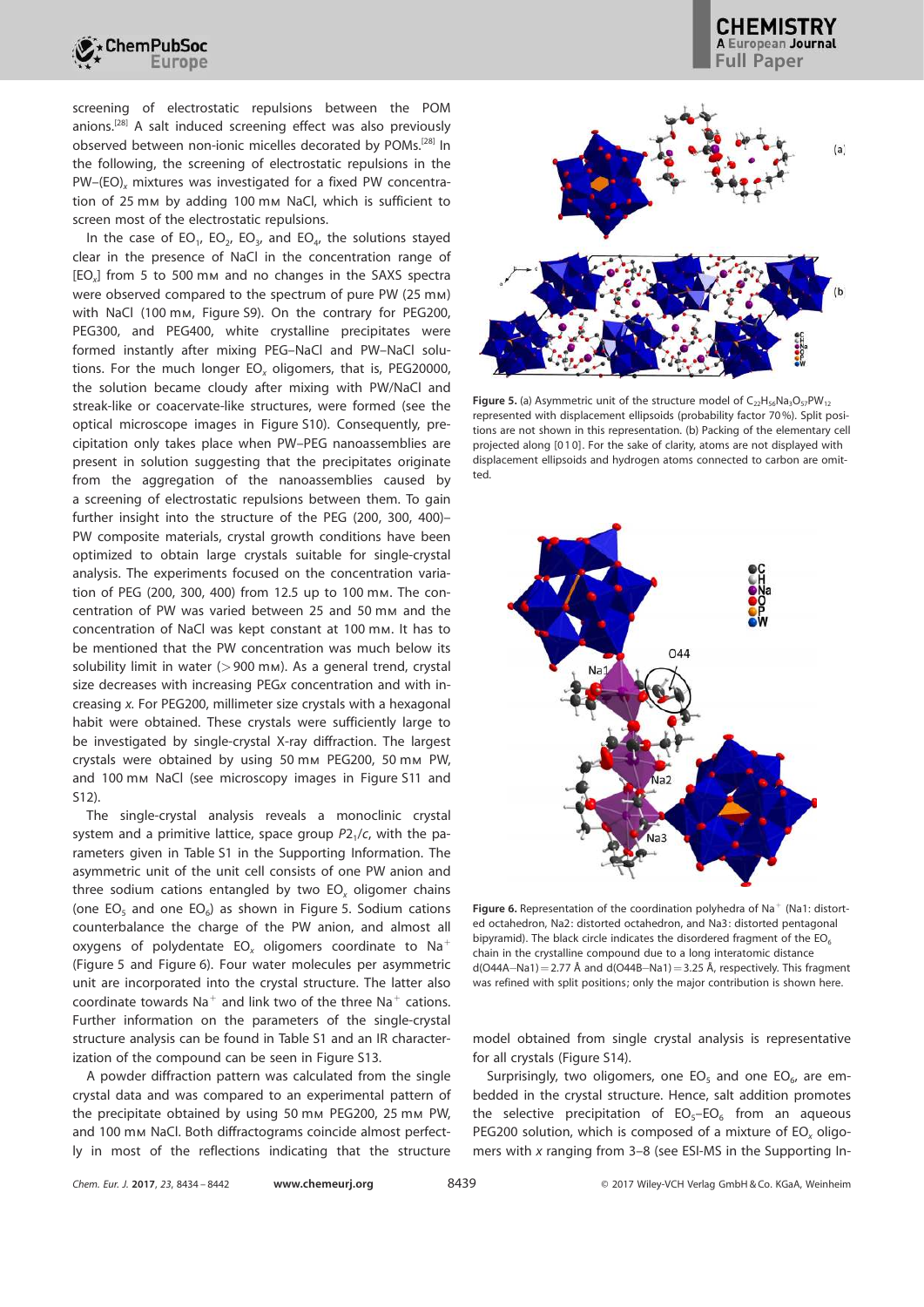

formation). This implies that EO*<sup>x</sup>* oligomers with *x*<5 and *x*>6 remain in the mother liquor. The two oligomers,  $EO_{5}$  and  $EO_{6}$ , are almost perfectly ordered. Only one -CH<sub>2</sub>-O-CH<sub>2</sub> fragment of the  $EO<sub>6</sub>$  chain is disordered and had to be refined with split positions in the structure model refinement (not shown in Figure 6 but indicated with a black circle). The  $EO<sub>6</sub>$  oligomer forms a nearly full helix around two  $\text{Na}^+$  ions. Na1 is fully buried in the  $EO<sub>6</sub>$  helix and is in an octahedral coordination of oxygen atoms from a terminal oxygen of PW, two water molecules, and three oxygen atoms of the  $EO_6$  chain. Note, that the disorder of the -CH<sub>2</sub>-O-CH<sub>2</sub> fragment may originate from the non-coordinating behavior of O44 to Na1 due to a long interatomic distance  $d(O44A-Na1)=2.77 \text{ Å}$  and  $d(O44B-Na1)=$ 3.25 Å, respectively, for the two positions of O44. Na2 is coordinated by two oxygen atoms stemming from the  $EO_6$  chain, two water molecules, and the terminal -OH functions of the  $EO<sub>5</sub>$  chain resulting in a slightly distorted octahedral coordination. Na3 is fully buried in the  $EO<sub>5</sub>$  chain, surrounded by a total of seven coordinating oxygen atoms, hence a distorted pentagonal bipyramidal coordination. Note that the  $EO<sub>5</sub>$  chain is too short to form a full helix; it has a loop or U-shape conformation.

EO*<sup>x</sup>* chains are well known to adopt a helical conformation in the solid state, which is usually referred to as a 7/2 helix, as seven monomer units form two helical turns. $^{[46,47]}$  Here, EO<sub>6</sub> is long enough to adopt a helical conformation, as found previously in self-assembled monolayers.<sup>[48]</sup> In the compound under discussion, the presence of sodium in the helical structure produces a larger helix with 6–7 EO units required to form one full helical turn. The value of 3 EO units per sodium cation in the complexes is very common in EO*<sup>x</sup>* -metal alkali complexes, for example with  $K^{+. [49]}$  Here, 9 EO units out of 11 which are available ( $EO_5+EO_6$ ), are involved in the complexation of the  $Na<sup>+</sup>$  cations. Hence, two short EO oligomers are present in the crystal structure in order to provide about 3 EO units per sodium ion. In PEG200, the concentration of EO<sub>9</sub> (or longer EO<sub>x</sub> oligomers), which would be long enough to coordinate 3 sodium ions, is negligible. Therefore, it is not observed in the present crystals. For the longer PEGs, PEG300/400, the powder diffractograms indicate the formation of a different crystalline material, which likely contains EO*<sup>x</sup>* oligomers with *x*>6 (Figure S15 and S16). This is the topic of ongoing investigations. Moreover, PEG300/400 produce smaller crystals as compared to PEG200. This is expected for longer oligomers which have more conformational freedom and therefore prevent the crystal growth.

The helical structure of PEG was previously observed in isobutryic acid/water mixtures, whereas only the coil conformation is formed in pure water.<sup>[50]</sup>

NMR investigations in water have shown that the internal EO units of EO*<sup>x</sup>* oligomers interact strongly with PW. This implies that the EO*<sup>x</sup>* oligomers adopt a loop or a U-shape conformation in the EO*x*–PW nanoassemblies. The internal EO units coordinate towards the PW and the more hydrophilic terminal EO units (-CH<sub>2</sub>-CH<sub>2</sub>-OH) coordinate towards the water phase. Compared to the nanoassemblies in water (NMR results), no interaction between  $CH<sub>2</sub>$  groups and PW can be observed in the crystal structure, which rather shows a strong complex between  $\text{Na}^+$  and O atoms from the PEGs. In the aqueous phase, it is expected that EO*<sup>x</sup>* oligomers adsorbed at the PW surface are still highly flexible and have many degrees of freedom to change their conformations. The addition of NaCl to the nanoassemblies promotes the crystallization. During this process, PEG chains must rearrange, as entropic and enthalpic contributions lead to the coordination of the PEG-oxygens to  $\text{Na}^+$  to counterbalance its electron deficiency in the final crystal. Therefore it appears that the nanoassemblies, formed at low concentrations in water, play the role of nuclei for the crystallization process once NaCl  $(Na<sup>+</sup>)$  is added.

Therefore, the results presented herein strongly suggest that the crystals are in an equilibrium with nanoassemblies spontaneously preformed in water and that the addition of salt (here NaCl) to the PW–EO*<sup>x</sup>* nanoassemblies promotes crystallization of these assemblies by freezing a molecular organization of EO*<sup>x</sup>* chains in the cystal.

# Conclusion

It is shown here that the adsorption of POMs on polar surfaces, for example, surfaces covered by EO moieties, is not only due to a surface effect but can be generalized to bulk solutions. Therefore, EO*<sup>x</sup>* oligomers do not have to be located at an interface to promote adsorption of POMs. Scattering techniques (SAXS, SANS) provided a clear evidence of this adsorption in bulk solution whereas NMR clarified the essential role of the internal EO units in the adsorption process. Nanoassemblies consisting of POMs coordinated by loop shaped EO*<sup>x</sup>* oligomers form spontaneously in water by simple mixing of the components. The attraction interactions between PW and EO*<sup>x</sup>* oligomers were found to be stronger by increasing the EO*<sup>x</sup>* length, that is,  $EO_x$  with  $x > 4$ , suggesting that multipolar interactions between internal EO units and POM may be at the origin of the self-assembly process.

The screening of the electrostatic repulsions between EO*x*– PW nanoassemblies promotes the formation of a crystalline material. The loop conformation of EO*<sup>x</sup>* at the POM surface seems to act as a nucleus of the EO*<sup>x</sup>* helix/loop conformation found in the crystal. Therefore, EO*x*–PW nanoassemblies can be considered as nano building blocks for the formation of POM– hybrid crystalline materials. Moreover, the structure model obtained for PEG200/PW/NaCl crystals indicates that two oligomers with well-defined length,  $EO<sub>5</sub>$  and  $EO<sub>6</sub>$ , are involved per PW. This opens an interesting way for separating oligomers with different polymerization degrees with a high selectively.

The methodology developed here, which is based on the electrostatic screening between pre-formed organic-inorganic EO*x*–PW nanoassemblies, can be extended to other kind of water soluble oligomers that interact with POMs in solution. For example the POMs, PW and silicotungstate (SiW), have been found previously to also interact with sugar moieties by adsorbing at surfaces (water-micelle or water-air surfaces) covered by sugar based surfactants.<sup>[28]</sup> Such a general strategy to build hybrid materials which is based on a self-assembly approach in water has the advantages to avoid the time consum-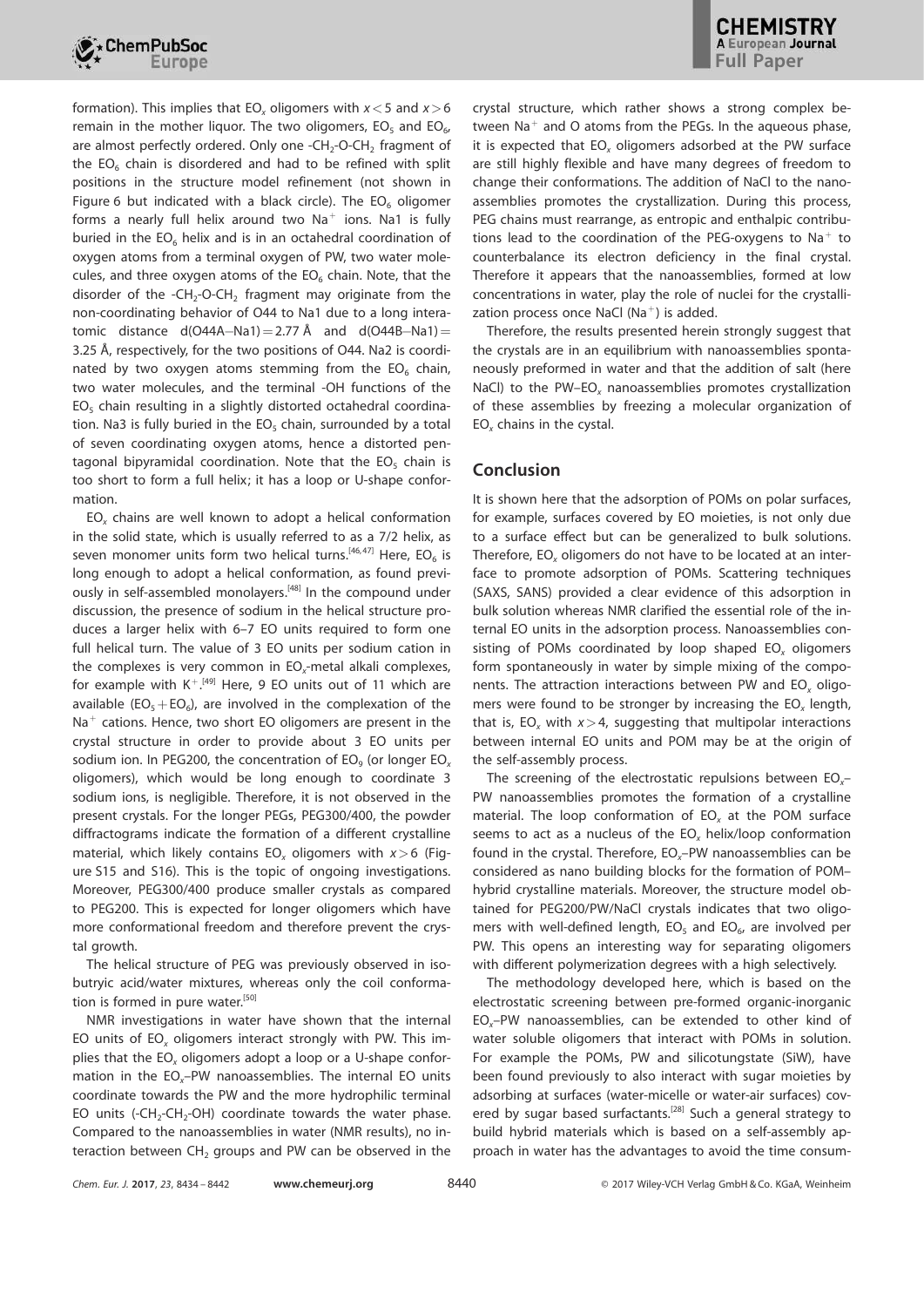

ing multi-step synthesis of organic-inorganic POM building blocks as well as the use of toxic polar solvents, such as acetonitrile or DMSO typically employed to dissolve both POMs and organic building blocks. However, the procedure here requires that the POM is chemically stable in water. The rational design of new POM hybrid (crystalline) materials with a simple mixing procedure of the components, as exemplified here with EO*<sup>x</sup>* oligomers and PW, requires a deep understanding of the molecular interactions leading to the formation of the POM-oligomer nanoassemblies.

The very mild synthesis route developed here opens the possibility to build a whole new class of POM composite materials, which may be interesting for their applications in material science, such as ion or proton conducting materials, electrode based materials, photo-responsive hybrid crystals, as well as in catalysis and separation science.

# Experimental Section

#### **Materials**

Phosphotungstic acid hydrate (PW,  $MW = 2898$  gmol<sup>-1</sup>,  $H_3PW_{12}O_{40}H_2O$ , 99.995% purity) was purchased from Sigma Aldrich. The solubility limit of PW in water is above 900 mm, the geometrical diameter of PW is 0.95 nm, providing a volume of 0.54 nm<sup>3</sup> per PW. This molecular volume corresponds to a maximum volume fraction of 27% of a concentrated PW solution. TGA measurements revealed that purchased PW contains up to 5 wt.% of water. This was not taken into account for sample preparation. PEG200, PEG300, and PEG400, were purchased from Sigma Aldrich and were of reagent grade. The molecular weights of  $EO_x$  with  $x=$ 1 is 62 gmol<sup>-1</sup> and 44 gmol<sup>-1</sup> more per further repeating -CH<sub>2</sub>-CH<sub>2</sub>-O- (EO) unit. PEG200 means that the molecular weight average of PEG amounts to 200 g mol<sup>-1</sup>, therefore having an average in the size distribution at 4 EO units (PEG300: 6 EO units, PEG400: 8 EO units). This is due to the fact, that PEG polymers consist of mixtures with a distribution on the number of the EO units, for example PEG200 is composed of a mixture of PEG<sub>n</sub>=3,4,5,6 EO units (see Supporting Information). Pure ethylene oxide (EO<sub>1</sub>, 99%), diethylene oxide (EO<sub>2</sub>, 99%), triethylene oxide (EO<sub>3</sub>, 99%), and tetraethylene oxide (EO<sub>4</sub>, 99%) were purchased from Sigma Aldrich. In contrast to PEG*<sup>x</sup>* compounds, those chemicals do not exhibit a distribution in their chain length, but have a distinct chain length. Sodium chloride (NaCl, 99.5%) and potassium chloride (KCl, 99%) were purchased from Sigma Aldrich, hydrochloric acid (HCl, 37% for analysis) was purchased from Carlo Erba reagents. Milli-Q water was used with a permittivity lower than 10.5  $\mu$ S cm and a total organic carbon content of 400 ppb.

#### Sample preparation

Crystals were prepared along the same following procedure: an aqueous solution containing EO*<sup>x</sup>* / PEG*<sup>x</sup>* and salt/acid (HCl, LiCl, NaCl) (solution 1) was cooled down to  $4^{\circ}$ C in the refrigerator. A second aqueous solution containing PW and the same amount of salt/acid (solution 2) was also cooled down to  $4^{\circ}$ C. Solution 2 was poured gently into solution 1 and left in the refrigerator for 3 days. Then a microscopy analysis was performed to see if crystals were formed or not.

#### Small angle X-ray scattering (SAXS)

SAXS measurements using Mo radiation ( $\lambda$  = 0.071 nm) were performed on a bench built by XENOCS. The scattered beam was recorded using a large online scanner detector (diameter: 345 mm, from MAR Research). A large q-range (0.2 to 40 nm<sup>-1</sup>) was covered with an off-center detection. The collimation was applied using a 12: $\propto$  multilayer Xenocs mirror (for Mo radiation) coupled to two sets of scatterless Forvis slits providing a  $0.8\times0.8$  mm X-ray beam at the sample position. Pre-analysis of data was performed using FIT2D software. The scattered intensities are expressed versus the magnitude of scattering vector  $Q = [(4\pi)/\lambda]sin(\theta/2)$ , where  $\lambda$  is the wavelength of incident radiation and  $\theta$  the scattering angle. 2 mm quartz capillaries were used as sample containers for the solutions. Usual corrections for background subtractions (empty cell and detector noise) and intensity normalization using high density polyethylene film as a standard were applied. Experimental resolution was  $\Delta Q/Q = 0.05$ . Silver behenate in a sealed capillary was used as the scattering vector calibration standard.

#### Small angle neutron scattering (SANS)

SANS spectra were recorded at the V16-TOF beamline at the HZB Berlin. The  $q$ -range from 0.6 nm<sup>-1</sup> to 7 nm<sup>-1</sup> was accessed, which corresponds to sizes from around 0.9 to 10.5 nm in real space. All spectra were corrected for instrumental background and empty cell, and from the incoherent scattering, mainly due to the hydrogen atoms of the PEG*<sup>x</sup>* . The small contribution of PW (constant scattering over the whole *q*-range) was also subtracted. The scattered intensity was calibrated with water and therefore data are shown in absolute values ( $cm^{-1}$ ).

#### Nuclear magnetic resonance (NMR) spectroscopy

All NMR spectra were measured at room temperature using a Bruker Avance 300 (300 MHz for <sup>1</sup>H) NMR spectrometer. All chemical shifts are reported in  $\delta$ -scale as parts per million [ppm] (multiplicity, coupling constant *J*, number of protons) relative to the solvent residual peak  $(D_2O)$  as the internal standard.

# Acknowledgements

T.B. thanks the "Bayerisch-Französisches Hochschulzentrum" (BFHZ) for covering travel expenses (grant no FK41 15), Jean Francois Dufrêche for interesting discussions about thermodynamics of electrolytes in water, Prof. Ruth Gschwind for fruitful discussions on NMR spectroscopy, Daniel Friedrich for assistance with XRD measurements and for his assistance with the design of the cover artwork, and the GRK Photocatalysis 1626 for financial support. We thank the HZB for the allocation of neutron/synchrotron radiation beam time and the local contact Daniel Clemens for his assistance with SANS measurements. We thankfully acknowledge HZB for the financial support during the measurement run and the "Agence Nationale pour la Recherche" (ANR) for financial support of the CELA-DYCT project (ANR-12-BS08-0017).

# Conflict of interest

The authors declare no conflict of interest.